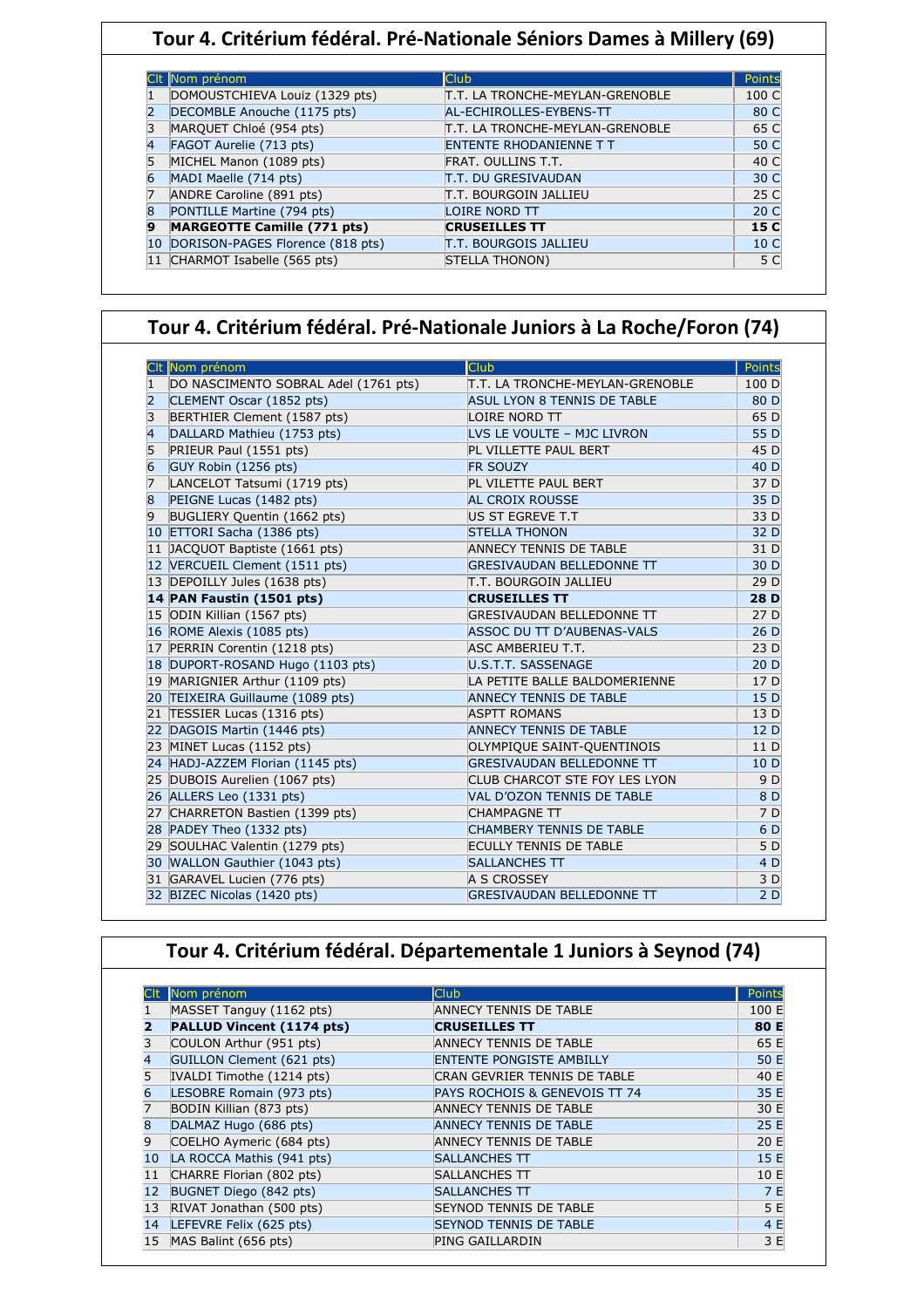|   | Nom prénom                        | <b>Club</b>                     | Points |
|---|-----------------------------------|---------------------------------|--------|
|   | FOURNIER Cedric (704 pts)         | <b>ENTENTE PONGISTE AMBILLY</b> | 100 F  |
| 7 | <b>BRAILLON Charlie (514 pts)</b> | <b>CRUSEILLES TT</b>            | 80 F   |
|   | VALRAN Benoit (525 pts)           | PAYS ROCHOIS & GENEVOIS TT 74   | 65 F   |
| 4 | <b>FARAMAZ Valentin (500 pts)</b> | <b>RUMILLY T T C</b>            | 50 F   |
|   | NESSON Remi (556 pts)             | <b>CLUSES TENNIS DE TABLE</b>   | 40 F   |
|   | LECLERCO Pierre (500 pts)         | PAYS ROCHOIS & GENEVOIS TT 74   | 35 F   |
|   | VAUTHIER Raphael (508 pts)        | CRAN GEVRIER TENNIS DE TABLE    | 30 F   |
|   | HOURY Tristan (500 pts)           | <b>FILLIERE TENNIS DE TABLE</b> | 25 F   |
| q | CIESLAK Florian (500 pts)         | <b>ANNECY TENNIS DE TABLE</b>   | 20 F   |
|   | ADJERIME Mehdi (500 pts)          | <b>ANNECY TENNIS DE TABLE</b>   | 15F    |
|   | MOCELLIN Leo (500 pts)            | <b>FILLIERE TENNIS DE TABLE</b> | 10F    |
|   | DEBBAH Malik (500 pts)            | <b>CLUSES TENNIS DE TABLE</b>   | 7 F    |

### **Tour 4. Critérium fédéral. Nationale 2 Benjamins à Cusset (03)**

|    | Nom prénom                        | <b>Club</b>                   | Points |
|----|-----------------------------------|-------------------------------|--------|
|    | MOURIER Flavio (888 pts)          | T.T. DU GRESIVAUDAN           | 100 F  |
|    | LETERME Diwan (852 pts)           | <b>E.S. VILLENEUVE LOUBET</b> | 80 F   |
| 3  | DOUBLET Raphael (745 pts)         | LYON 7 TT GERLAND             | 65 F   |
| 4  | BIANCHERI Lorik (735 pts)         | <b>PPC SORGUAIS</b>           | 50 F   |
| 5  | RUIZ Alexi (738 pts)              | IT.T. SIX FOURS               | 40 F   |
| 6  | <b>CURTENAZ Lucas (634 pts)</b>   | <b>CRUSEILLES TT</b>          | 35 F   |
| 7  | BENABID Ramy (811 pts)            | <b>STADE CLERMONTOIS</b>      | 30 F   |
| 8  | RAYMOND Eliot (646 pts)           | <b>PPC SORGUAIS</b>           | 25 F   |
| 9  | ABDELFETTAH Elyas (751 pts)       | ASUL LYON 8 TENNIS DE TABLE   | 20 F   |
| 10 | COSQUER MONTOYA Quentin (683 pts) | UTT SAINT-MARTIN DE CRAU      | 15F    |
| 11 | CHALONS Hugo (660 pts)            | <b>ANNECY TENNIS DE TABLE</b> | 10 F   |
| 12 | TOURATIER Paul (850 pts)          | <b>ASPTT CLERMONT-FD</b>      | 7 F    |
| 13 | BONNETERRE Zephir (609 pts)       | A S CROSSEY                   | 5F     |
|    | 14 CHAMPAUZAS Axel (649 pts)      | <b>CEYRESTE PP</b>            | 4 F    |
|    | 15 BOVIER-LAPIERRE Malo (680 pts) | <b>TT ALBERTVILLE</b>         | 3 F    |
|    | 16 DESGEORGES Youenn (642 pts)    | <b>AEP NOHANENT</b>           | 2F     |

# **Tour 4. Critérium fédéral. Départementale 1 Benjamins à Cran-Gévrier (74)**

|    | Nom prénom                     | <b>Club</b>                         | Points |
|----|--------------------------------|-------------------------------------|--------|
|    | DE CEGLIA Theo (542 pts)       | <b>EVIAN SPORTS TENNIS DE TABLE</b> | 100 H  |
|    | LANORD Clement (543 pts)       | PAYS ROCHOIS & GENEVOIS TT 74       | 80 H   |
|    | MOUGIN Alexi (533 pts)         | <b>ANNECY TENNIS DE TABLE</b>       | 65 H   |
|    | ECHERNIER Alexis (537 pts)     | EVIAN SPORTS TENNIS DE TABLE        | 52 H   |
|    | MARCOZ Bastien (524 pts)       | <b>ANNECY TENNIS DE TABLE</b>       | 42 H   |
|    | VIEULES Rayan (500 pts)        | <b>ENTENTE PONGISTE AMBILLY</b>     | 37 H   |
|    | LANDU KINKELA Nelson (501 pts) | <b>ENTENTE PONGISTE AMBILLY</b>     | 32 H   |
|    | MOILLE Remi (522 pts)          | EVIAN SPORTS TENNIS DE TABLE        | 28 H   |
| 9  | TEIXEIRA Yohan (500 pts)       | <b>ANNECY TENNIS DE TABLE</b>       | 25 H   |
| 10 | COURTOIS Maxance (500 pts)     | <b>EVIAN SPORTS TENNIS DE TABLE</b> | 24 H   |
| 11 | <b>HARVEY George (500 pts)</b> | <b>CRUSEILLES TT</b>                | 23 H   |
| 12 | CHEMAMA Nathan (532 pts)       | PAYS ROCHOIS & GENEVOIS TT 74       | 22 H   |
| 13 | ZACKARIA Mathis (500 pts)      | CRAN GEVRIER TENNIS DE TABLE        | 17 H   |
| 14 | ROUBAUD Valentin (536 pts)     | PAYS ROCHOIS & GENEVOIS TT 74       | 15 H   |
| 15 | PETIT David (500 pts)          | <b>ISTELLA THONON</b>               | 13 H   |
| 16 | BOLLON Leo (501 pts)           | <b>SEYNOD TENNIS DE TABLE</b>       | 7 H    |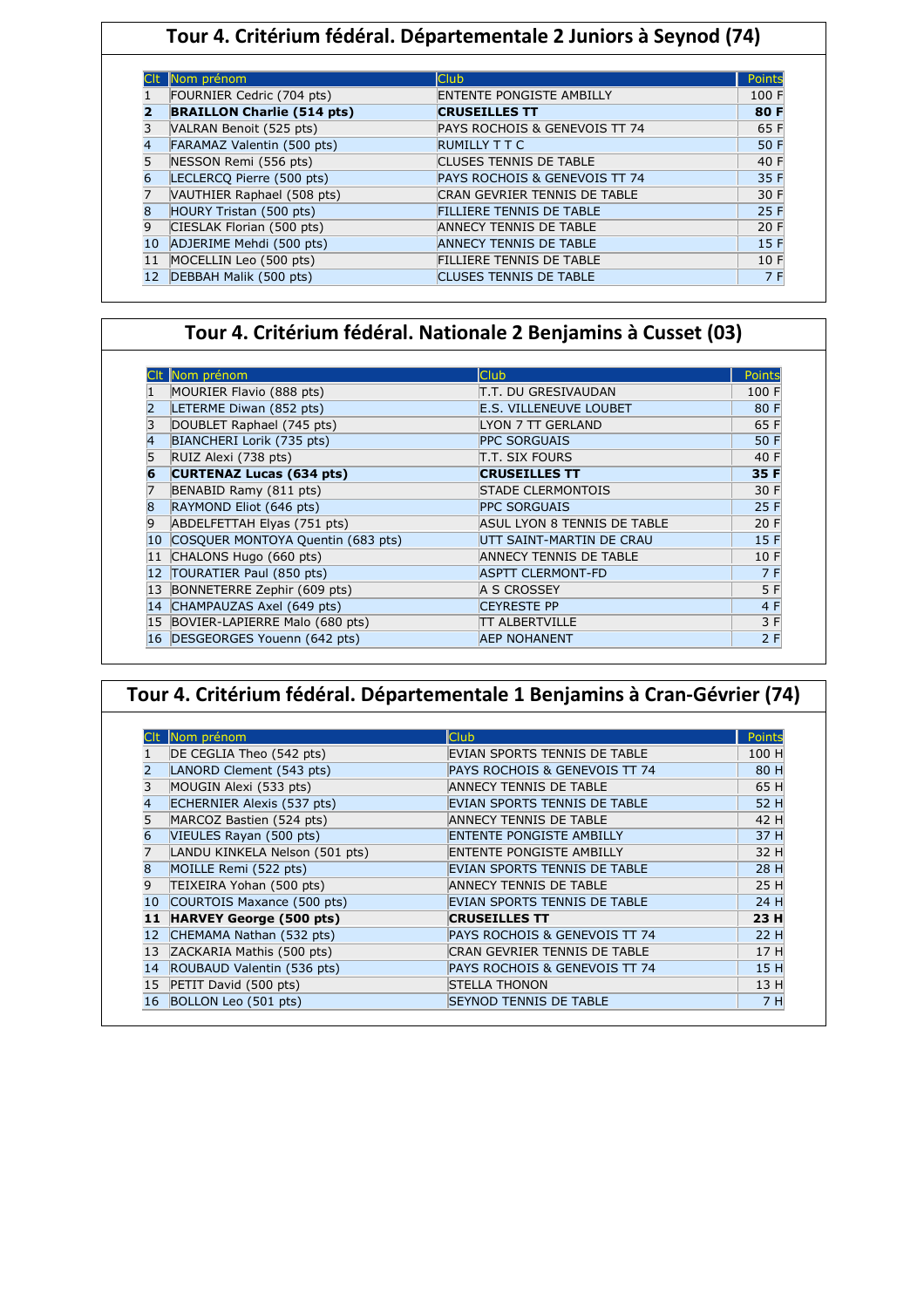|    | Tour 4. Critérium fédéral. Départementale 2 Benjamins à Cran-Gévrier (74) |                                     |                 |  |  |
|----|---------------------------------------------------------------------------|-------------------------------------|-----------------|--|--|
|    |                                                                           |                                     |                 |  |  |
|    | Nom prénom                                                                | <b>Club</b>                         | Points          |  |  |
|    | SOCQUET Kyliann Teddy (500 pts)                                           | ANNECY LE VIEUX - SILLINGY TT       | 100 I           |  |  |
| 2  | LEFRANCOIS Ilan (516 pts)                                                 | PAYS ROCHOIS & GENEVOIS TT 74       | 80 I            |  |  |
| з  | <b>DERUAZ Valentin (500 pts)</b>                                          | <b>CRUSEILLES TT</b>                | 65 I            |  |  |
| 4  | VUARGNOZ Priam (500 pts)                                                  | EVIAN SPORTS TENNIS DE TABLE        | 50 I            |  |  |
| 5  | COLLOT Edgar (500 pts)                                                    | SALLANCHES TT                       | 40 1            |  |  |
| 6  | BAZAR Erkem (500 pts)                                                     | <b>ENTENTE PONGISTE AMBILLY</b>     | 35 I            |  |  |
| 7  | MCHUGO Sam (500 pts)                                                      | PAYS ROCHOIS & GENEVOIS TT 74       | 30 I            |  |  |
| 8  | THOMAS Dohan (500 pts)                                                    | CRAN GEVRIER TENNIS DE TABLE        | 25I             |  |  |
| 9  | DICUONZO Matteo (500 pts)                                                 | <b>ENTENTE PONGISTE AMBILLY</b>     | 221             |  |  |
| 10 | CASASOLA Kaiji (504 pts)                                                  | <b>EVIAN SPORTS TENNIS DE TABLE</b> | 19]             |  |  |
| 11 | DUMAS Raphael (500 pts)                                                   | <b>STELLA THONON</b>                | 17 <sub>1</sub> |  |  |
| 12 | KHAEIREDDINE Noah (500 pts)                                               | <b>ENTENTE PONGISTE AMBILLY</b>     | 15 <sub>1</sub> |  |  |
|    | 13 VALETTE Matheo (500 pts)                                               | <b>ANNECY TENNIS DE TABLE</b>       | 13 I            |  |  |
| 14 | TRONCON Mateo (500 pts)                                                   | <b>CRAN GEVRIER TENNIS DE TABLE</b> | 11 <sub>1</sub> |  |  |
| 15 | TRIME Noah (500 pts)                                                      | CRAN GEVRIER TENNIS DE TABLE        | 9 I             |  |  |
| 16 | BESNIER Samuel (500 pts)                                                  | <b>STELLA THONON</b>                | 7I              |  |  |
| 17 | THOUVENIN Maxime (500 pts)                                                | PAYS ROCHOIS & GENEVOIS TT 74       | 5 <sub>1</sub>  |  |  |
| 18 | VALETTE Charly (500 pts)                                                  | <b>ANNECY TENNIS DE TABLE</b>       | 4 <sub>1</sub>  |  |  |
| 19 | MCHUGO Dylan (500 pts)                                                    | PAYS ROCHOIS & GENEVOIS TT 74       | 3I              |  |  |
| 20 | VUARCHEX Gregory (500 pts)                                                | <b>SALLANCHES TT</b>                | 2I              |  |  |
| 21 | ADAM Emerick (500 pts)                                                    | <b>SEYNOD TENNIS DE TABLE</b>       | 1 <sub>1</sub>  |  |  |

|                | Nom prénom                     | <b>Club</b>                   | <b>Points</b> |
|----------------|--------------------------------|-------------------------------|---------------|
|                | JAKUBOWICZ Bastien (1009 pts)  | MEXIMIEUX TT                  | 100 F         |
|                | KOCH Timothe (982 pts)         | <b>T.T. DU GRESIVAUDAN</b>    | 80 F          |
| 3              | GENEVEY Quentin (974 pts)      | U.S.T.T. SASSENAGE            | 65 F          |
| 4              | HAFSAOUI Elias (891 pts)       | AL ECHIROLLES-EYBENS TT       | 52 F          |
| 5              | BOYADJIAN Mateo (1152 pts)     | PAYS ROCHOIS & GENEVOIS TT 74 | 42 F          |
| $\overline{6}$ | CIGOLOTTI Julien (831 pts)     | <b>AUVR RILLIEUX</b>          | 37 F          |
| 7              | POCHON Alban (945 pts)         | <b>STT MEZERIAT</b>           | 32 F          |
| 8              | ALLERS Axel (893 pts)          | VAL D'OZON TENNIS DE TABLE    | 28 F          |
| 9              | FAURE Jerome (844 pts)         | VAL D'OZON TENNIS DE TABLE    | 25 F          |
| 10             | GUY Tristan (713 pts)          | <b>FR SOUZY</b>               | 24 F          |
| 11             | CARRET Sylvain (680 pts)       | <b>GRESIVAUDAN BELLEDONNE</b> | 23 F          |
| 12             | MELMOUX Fantin (689 pts)       | <b>ES GENAS AZIEU</b>         | 22F           |
| 13             | PRETTI Alexis (707 pts)        | <b>TT ALBERTVILLE</b>         | 17 F          |
| 14             | BOMBASARO Nicolas (750 pts)    | VAL D'OZON TENNIS DE TABLE    | 15 F          |
| 15             | ZANELLA Victor (712 pts)       | <b>ASPTT ROMANS</b>           | 13F           |
| 16             | RIBEIRO Antonio (715 pts)      | <b>LYON 7 TT GERLAND</b>      | 11F           |
| 17             | VUARGNOZ Tristan (798 pts)     | EVIAN SPORTS TENNIS DE TABLE  | 9 F           |
| 18             | SERRE Quentin (625 pts)        | <b>AIRE PING</b>              | 8 F           |
| 19             | BEAUDEAU Olivier (718 pts)     | <b>ITT MANTHES</b>            | 7 F           |
| 20             | <b>CURTENAZ Theo (500 pts)</b> | <b>CRUSEILLES TT</b>          | 6 F           |
| 21             | AZALBERT Theo (787 pts)        | <b>STT MEZERIAT</b>           | 5 F           |
| 22             | PERROCHEAU Matthieu (524 pts)  | <b>T.T. DU GRESIVAUDAN</b>    | 4 F           |

| Tour 4. Critérium fédéral. Départementale 2 Minimes à La Roche/Foron (74) |                                |                                  |        |  |
|---------------------------------------------------------------------------|--------------------------------|----------------------------------|--------|--|
|                                                                           |                                |                                  |        |  |
|                                                                           | Nom prénom                     | <b>Club</b>                      | Points |  |
|                                                                           | COGNON-TISNE Justin (523 pts)  | ANNECY LE VIEUX - SILLINGY TT    | 100 H  |  |
| 2                                                                         | NOYER Simeon (500 pts)         | <b>ANNECY TENNIS DE TABLE</b>    | 80 H   |  |
| 3                                                                         | LI Anthony $(510 \text{ pts})$ | ANNECY TENNIS DE TABLE           | 65 H   |  |
| 4                                                                         | GOY Thomas (532 pts)           | PAYS ROCHOIS & GENEVOIS TT 74    | 50 H   |  |
| 5                                                                         | MARISSAEL Basile (503 pts)     | <b>RUMILLY T T C</b>             | 40 H   |  |
| 6                                                                         | <b>DERUAZ Paul (500 pts)</b>   | <b>CRUSEILLES TT</b>             | 35 H   |  |
| 7                                                                         | LACOLOMBE Nolann (500 pts)     | <b>STELLA THONON</b>             | 30 H   |  |
| 8                                                                         | LOUBIER Evan (500 pts)         | <b>RUMILLY T T C</b>             | 25 H   |  |
| 9                                                                         | PEETERS Matisse (500 pts)      | ANNECY TENNIS DE TABLE           | 20 H   |  |
| 10                                                                        | SYMOLON Alexandre (500 pts)    | PAYS ROCHOIS & GENEVOIS TT 74    | 15 H   |  |
| 11                                                                        | ERIAUD Nathan (500 pts)        | <b>STELLA THONON</b>             | 10 H   |  |
| 12                                                                        | VINCENT Ianis (500 pts)        | PAYS ROCHOIS & GENEVOIS TT 74    | 7 H    |  |
| 13                                                                        | FREYNE Clement (500 pts)       | CRAN GEVRIER TENNIS DE TABLE     | 5H     |  |
| 14                                                                        | BERTHON Garis (500 pts)        | CLUB DE TENNIS DE TABLE DE POISY | 4 H    |  |